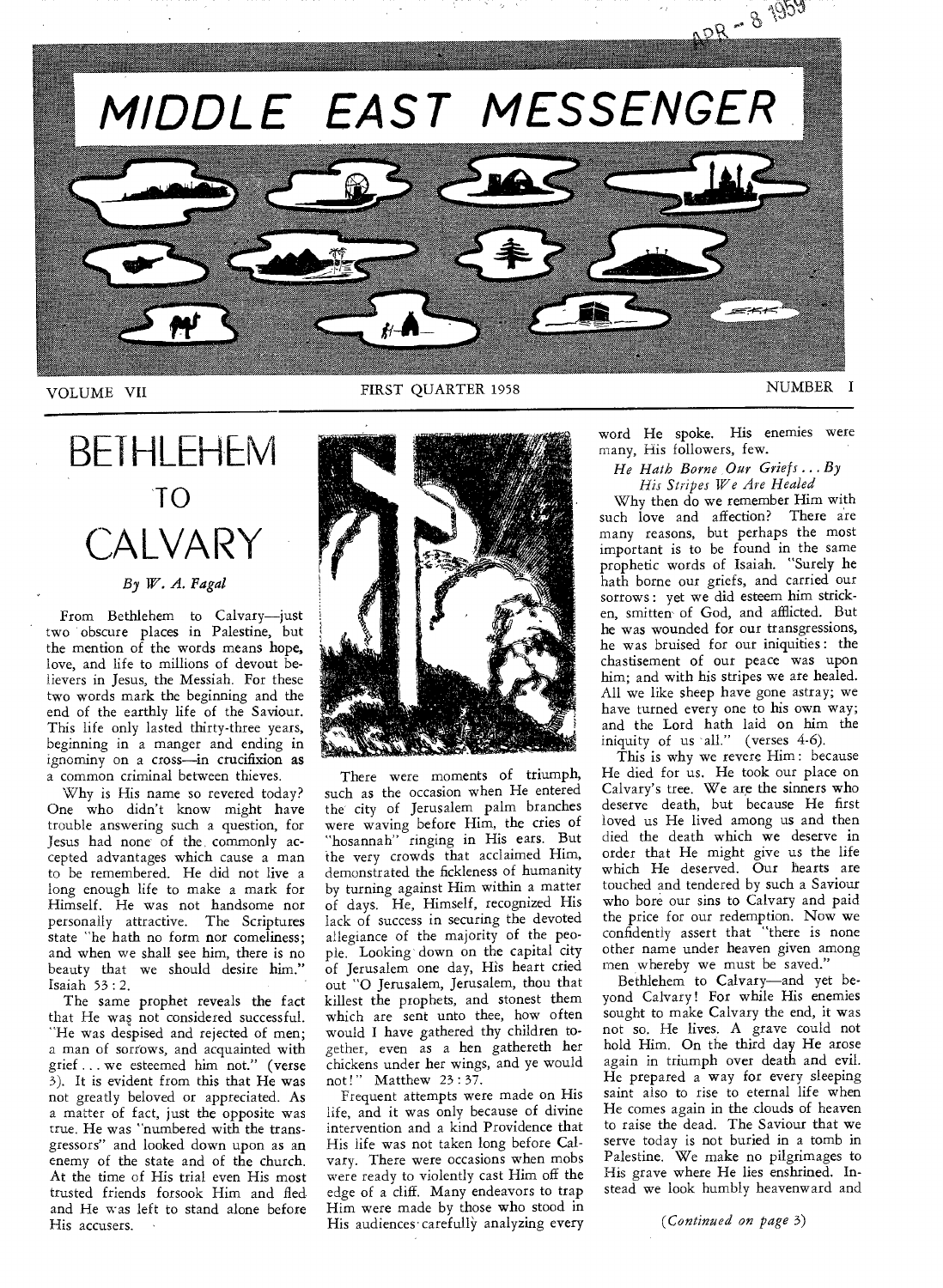**•••••••••-eme•-•••••••••-em•-•m.4m.•••••••••••••••••••••••4,** 



EDUCATIONAL DEPARTMENT G. ARTHUR KEOUGH, SECRETARY

**.§...M...ti•-••=4..M.411•11•••••••••111.41•14...M.....=••••••••••••-•401NMINNMIN-••••-+** 

# THE PRIVILEGES Of -**CHRISTIAN Education**

Have you ever stopped to think of the privilege you and I enjoy when there are facilities for the children of the church to receive a Christian education? Or are we so busy about our duties and responsibilities that we hardly ever give the matter a thought? The Bible speaks of our children as a "heritage of the Lord" and surely they demand our thought and our love.

Not always and not everywhere is it possible to have our children in a Christian school. Sometimes there are not enough of our children to form a school. Sometimes the regulations of the country prevent the opening of a school. There may be a shortage of qualified teachers or a shortage of funds to find a suitable building. In such circumstances our children have to go to whatever school is available and they are subjected to all the strains and stresses of an environment that is not conducive to Christian growth and culture. These influences become a part of the heritage of the child and whatever is of evil is very difficult to eradicate later.

Our children need to be protected from bad language, evil companions, and seeing and hearing those things that degrade. It is so easy with our fallen nature to develop bad habits, and the children are no less subject to temptation than we are. What a tragedy it is to see our children growing up with characters twisted and warped because the only things they see to imitate are the unlovely and debased.

What a privilege it is by contrast to see our children in a Christian school under a Christian teacher. The language and conduct on the playground is watched and supervised. The school day begins with worship and prayer, such worship as is suited to little children and their thinking. The children learn to pray, learn to ask Jesus to make them good, to overcome tempers or selfishness or any other trait of character that might need improvement.

Angels delight to be in such a school where the tendency is ever towards kindness and efficiency, helpfulness and love. In the struggle against evil the children are pointed to the- source of all grace and strength, Jesus Christ. Almost imperceptibly they develop those Christian graces which make their lives a blessing to themselves and to others, a source of joy to their parents and their community.

Christian education is a complete education; it prepares the *whole* man for *total* service for *all* time. How thankful we ought to be that such an education is available for our youth. How diligent we ought to be to see that all our youth have the privilege of such an education. If you have any difficulties in receiving or providing a Christian education, will you not write to us and let us know? This is a vital matter for you and for us. We want to help you if we can.

#### BIBLE WORKBOOKS AVAILABLE

The Bible Workbook for Grades 3 and 4, *All the Way with God,* is now available in Arabic and is being used in most of our schools in the Division. It follows very closely the workbook in English and congratulations have poured in from teachers and administrators on the attractiveness of the Arabic edition. The stock is being kept at Middle East Press at L£ 1.50 per copy, so if you need any copies please send your order to that institution.

#### MUSIC IN OUR SCHOOLS

Mrs. R. H. Hartwell is helping the teachers in the Lebanon-Syria Mission to enrich their music offerings by *suggestions* of songs suitable to children and holding demonstrations. We are convinced that we need to do all we can to improve the quality of music teaching in our schools. Mrs. Hartwell is producing some of her material in mimeographed form. If you are interested, please get in touch with the Education Department of the East Mediterranean Union.

#### WORKER EDUCATIONAL AID POLICY

Are you as a worker interested in continuing your education at Middle East College? If so, get into touch with<br>vour employing organization. The your employing organization. Middle East Division Committee has just voted a policy that might help you.

#### AUTHORIZATION TO PUBLISH MORE WORK BOOKS

At the last annual session of the Middle East Division Committee it was voted to print two more workbooks for the school year 1958-59. These will be : *Through the Years with God,* for Grades 3 and 4; and *Messengers of the Promise,* for Grades 5 and 6. The first book is already in the hands of the printer and we expect that both workbooks will be availabe by June. We are anxious that the teachers will be able to study them in the summer so that they can be put to effective use the 'following year.

#### SPECIAL APPROPRIATIONS FOR SCHOOLS IN 1958

Did you know the Division Committee in annual session voted over L£ 176,000 for schools in the Middle East? This splendid sum for buildings and equipment has been made possible by the generosity of our people everywhere and the sympathetic consideration of the General Conference.

#### I BELIEVE ...

I believe that in every child there are infinite possibilities for good or evil, and that the kind of influences with which we surround their early childhood largerly determines their future character.

I believe in inspiring the child to choose the good, the true and the beautiful, and to contribute to the happiness of others by word and deed and gift.

I believe in cultivating the intellect and the will, but I believe, too, in soul culture, and that out of this cultivation comes the more abundant life, bringing forth the fruits of the Spirit—kindness, gentleness, joy, peace, truth, hope, faith, love, reverence for God, respect for age and consideration for each other.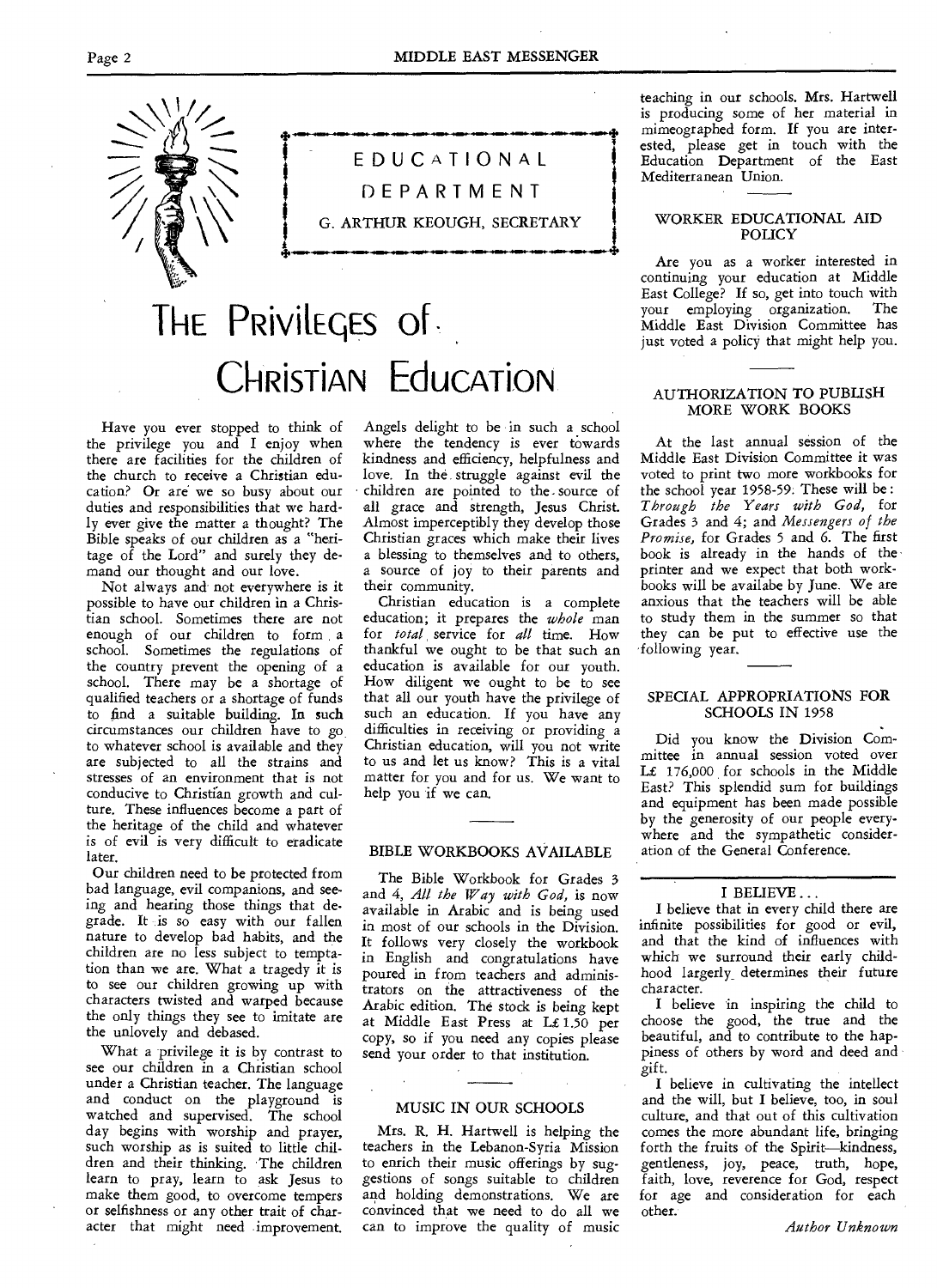## **BLESSINGS AND OBEDIENT SERVICE ARE LINKED**

*By R. H. Hartwell* 

The prophet Jeremiah called upon the Lord to "Pour out Thy fury upon the heathen that know thee not, and upon the families that call not upon Thy name:" Jer.  $10:25$ . A great blessing was pronounced upon Abraham because he did not fail in this matter.

*"Abraham, 'the friend of God,' set us a worthy example. His was a life of prayer. Wherever he pitched his tent, close beside it was set up his altar, calling all within his encampment to the morning and the evening sacrifice,"*  P.P., p. 128.

*"And the Lord said, Shall I hide from Abraham that thing which I do; Seeing that Abraham shall surely become a great and a mighty nation, and all the nations of the earth shall be blessed in him? For I know him, that he will command his children and his household after him, and they shall keep the way of the Lord."* Gen. 18 : 17-19.

*"Children should be taught to respect and reverence the hour of prayer. Before leaving the house for labor, all the family should be called together, and the father, or the mother in the father's absence, should plead fervently with God to keep them through the day. Come in humility, with a heart full of tenderness, and with a sense of the temptations and dangers. before yourselves and your children; by faith hind them upon the altar, entreating for them the care of the Lord. Ministering angels will guard children who are thus dedicated to God. It is the duty of Christian parents, morning and evening, by earnest prayer and persevering faith, to make a hedge about their children. They should patiently instruct them kindly and untiringly teach them how to live in order to please God."* 1T, pp. 397-98.

Family worship in the morning should be conducted before breakfast. (7T, p. 43). It is a neglect of family worship, or a failure to make it interesting, that causes many a youth to lose his way. Some have not devoted sufficient time to family prayer. Others have not required the presence of every member of the family at the worship hour. Thus the hedge is not built around the entire family, and its education is defective. Habits thus formed in youth remain throughout life, and there is little religious inclination as time goes on. These children, "as they



make homes of their own, feel under no obligation to teach their children what they themselves have never been taught. And this is why there are so many godless families; this is why depravity is so deep and wide-spread." P.P., p. 143.

*"In too many households, prayer is neglected. Parents feel that they have no time for morning and evening worship. They cannot spare a few moments to be spent in thanksgiving to God for His abundant ' mercies, for the blessed sunshine and the showers of rain, which cause vegetation to flourish, and for the guardianship of holy angels. They have no time to offer prayer for divine help and guidance, and for the abiding presence of Jesus in the household. They go forth to labor as the ox or the horse goes, without one thought of God or heaven. They have souls so precious that rather than permit them to be hopelessly lost, the Son of God gave His life to ransom them; but they have little more appreciation of His great goodness than have the beasts that perish....* 

*"From every Christian home a holy light should shine forth. Love should be revealed in action. It should flow out in all home intercourse, showing itself in thoughtful kindness, in gentle, unselfish courtesy. There are homes where this principle is carried out, homes where God is worshiped, and truest love reigns. From these homes, morning and evening prayer ascends to God as sweet incense, and His mercies and blessings descend upon the suppliants like the morning dew.* 

*"A well-ordered Christian household is a powerful argument in favor of the reality of the Christian religion,—an*  *argument that the infidel cannot gainsay. All can see that there is an influence at work in the family that affects the children, and that the God of Abraham is with them."* P.P., pp. 143-44.

It is such homes that all Adventists should establish. All should take part in the worship hour. If callers come, the worship should continue and the visitors should be invited to be present. Guests should always be made to feel welcome on such occasions. Doubtless the season of prayer will make an impression on them, and one such visit may start them in the path of salvation. The worship hour is to be a happy hour. Sometimes singing will help to liven the period. Short, pointed prayers, and well chosen, and simple passages of Scripture will help to make worship attractive. Living for Jesus in 1958 must include these pleasant and interesting seasons in all of our homes. Homes of the world may be lacking in this respect, but in every Christian home there must be light, and obedience to the light, and this will result in untold blessings for every member of the family, and any who become guests.

### **Bethlehem To Calvary**

#### *(Continued from page* 1)

thank God for the Saviour who "ever liveth to make intercession for us."

We pray to God in His name. We ask forgiveness for our sins because of His sacrificial gift and we have hope hope of eternal and everlasting life through Jesus Christ our Lord. Someday, we are *going* to meet Him face to face and have a place with Him forever in the kingdom which He has gone to prepare for us because "this same Jesus which was taken up from you into heaven shall so come in like manner as ye have seen him go into heaven." Acts 1 : 11.

Some day He is coming again and we will be able to meet Him face to face thereafter to spend all of the ages of eternity with Him. Bethlehem to Calvary? Yes, thank God for that much. But thank Him, too, that Jesus cannot be confined to such limitations: Our Saviour's life was from Bethlehem to Calvary and beyond. In fact, He is from eternity to eternity. May we serve Him faithfully and finally have a place in His eternal kingdom.

God never leads His children otherwise than they would choose to be led, if they could see the end from the beginning, and discern the glory of the purpose which they are fulfilling as coworkers with Him.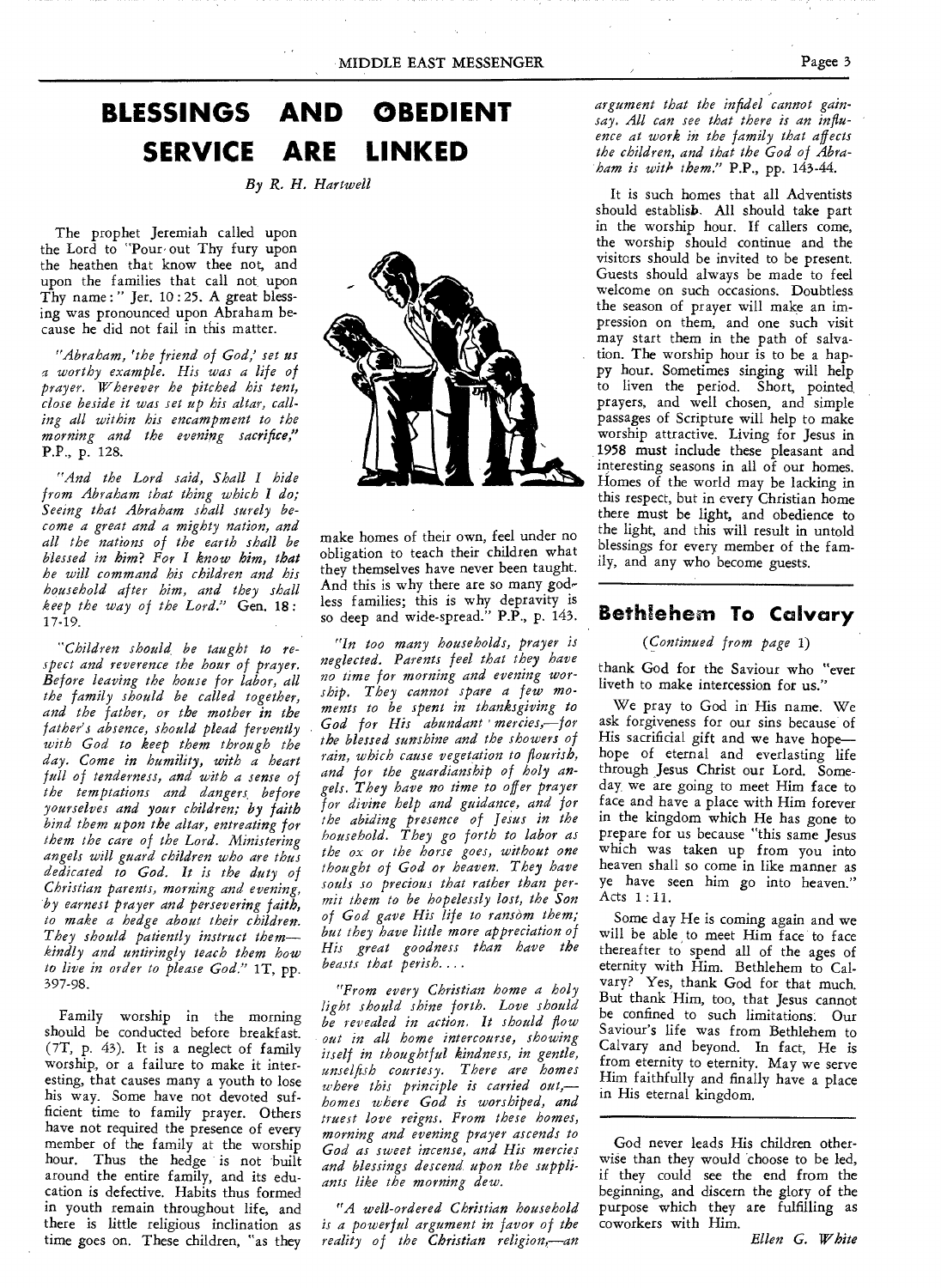## **RELIGIOUS FREEDOM: A FACT AND A NECESSITY**

#### *By Frank H. Yost, Ph.D. Associate Secretary, Religious Liberty Association*

Religious liberty is not a theory, nor is it a dream of philosophers, or of fanatics. It is a principle of life, a part of human experience, more and more necessary for the welfare of men in the complex relationships of this twentieth century.

Religious freedom is the right of men to worship the Deity, as a man understands his God is to be worshipped, without unjust interference, and without any compulsion except the spiritual compulsion of his own conscience.

#### *The Struggle for Freedom*

There are examples, of religious liberty on the one hand, and of religious persecution and oppression on the other, through all the millenniums of human experience.

The sons of Adam, Cain and Abel, quarreled over religion, and Cain slew his brother Abel, who thus died as he sought to serve God according to the dictates of his conscience.

Moses led his people out of Egypt to secure for them a freedom of worship, and later gave the command, in God's name, to "proclaim liberty throughout all the land, unto all the inhabitants thereof."

The prophet Daniel, while still a leading statesman in the government of the Persian empire, defied a law which required all to pray only to the king, and prayed openly to his God. When in consequence he was thrown to the lions, his life was saved by an angelic rescue.

Socrates, the philosopher, accused of insulting the Greek gods when he was only asking that men should know why they were worshipping, was compelled by the rulers of Athens to drink a cup of deadly Hemlock poison, dying for the sake of an intelligent faith.

St. Peter and St. John, forbidden by the leaders of the Jews to preach in Jerusalem, and knowing that they were commanded by their Lord to proclaim the faith He had taught them, suffered flogging and imprisonment, but insisted that they "must obey God rather than man."

The prophet Mohammed, captured by his foes \_in Arabia, who rejected his teachings, fought successfully to attain the freedom he must have to preach his message.

All through the Medieval period of human history, Nestorians and Monophysites, Albigensians, and Waldensees, were persecuted, and the two great branches of Christendom seated at Constantinople and Rome, tied in an unhappy union with imperial government, use, the civil power to exile, imprison, and to put to death those who dissented from their teachings, and who challenged their authority over the souls of men.

The struggle of men to live freely according to conscience is not yet won. At too many places in our twentieth century world, freedom of religion is hampered or restricted, and basic and inherent rights of men are denied.

#### *What is Religious Freedom?*

What shall be recognized as belonging to religious liberty? The examples just listed, of men who fought and suffered and died for their faith, suggest what it means for men to be free in respect to religion. Religious freedom includes the right :

To worship God, in a peaceful and orderly manner, at such times as the Sacred writings believed in by the man seeking freedom shall require, without prejudice or jeopardy, and without interference from civil or religious authority. In this connection it is to be noted that the International Labor Organization, which met in Geneva in May of 1957, while asking that all countries give freedom to the laboring man on the traditional day of rest of each country, asked that those be exempted who observe a different day than the traditional day mentioned.

To seek to impart to others, by persuasion only, the good things that one believes is found in his own religious faith. This means liberty of preaching, and liberty of proclaiming and publishing.

Individually to change one's faith, without having to secure permission from civil or ecclesiastical authority, and without prejudice or disadvantage upon the one who has changed his faith, on the part of those of a different faith.

To use proper measures, withoul calling in the authority of the state, to protect its spiritual and doctrinal integrity, and to discipline its members, thus keeping its own ranks clean.

To refuse to present, through spiritual agencies, doctrines of religion to which it is opposed.

To refrain, if conscience requires,

from participation in the violent solution of the problems of nations or society, be it by the violence of war, or by the viollence of riot or public disorder.

These are the things which come under the head of religious liberty, and are the rights of religion for which men have suffered and died through all the millenniums of the past. These are the rights which progressive, freedomloving nations are more and more recognizing and protecting. It is asking much of society to recognize these freedoms, but it is asking no more than has been granted for centuries now in country after country. Countries in the past that have refused these freedoms, have fallen short of their best national development, and no country that has granted these rights has ever suffered loss in consequence.

#### *Use and Abuse of Freedom*

No nation is truly free as long as any part of its citizenry is less than free. This is particularly true of religious freedom, because religion is the expression of that which is highest in man's nature, particularly if the Diety a man worships is a moral God. Such a religion calls forth the best that is in man, and makes him a good citizen of the country where he is, even though his faith may not be the faith of the majority. Hence the importance to men and to nations of religious freedom.

It is granted that all men do not know how to use freedom, either religious or political. It is therefore incumbent upon the leaders of clear vision in both church and state to occupy themselves with the task of teaching their fellow citizens what it means to be free, and help them to bear strongly and justly the reponsibilities of freedom. Freedom of thought, freedom of worship, freedom of speech and proclamation, freedom of dissent, freedom of the press, freedom of petition: these are great freedoms, and they produce great men. It is the duty of every society to instruct its members in the responsibilities of such freedoms.

#### *Freedom Limited by Law*

*It* must ever be true that freedom, religious and political, must always be freedom under and within the law. The freedom of each man is bounded by the freedom of his neighbor, and just laws must identify and regulate these boundaries. That is why government by law is always superior to government by men. Just laws stand, orderly and established, and are fortunately little affected by the fickleness of men. Men who govern under law have power, but the power is regulated and controlled, and freedom is protected in such a government. Men who govern must have and exert power, but it is true, as a wise historian of the

*(Continued on page* 8)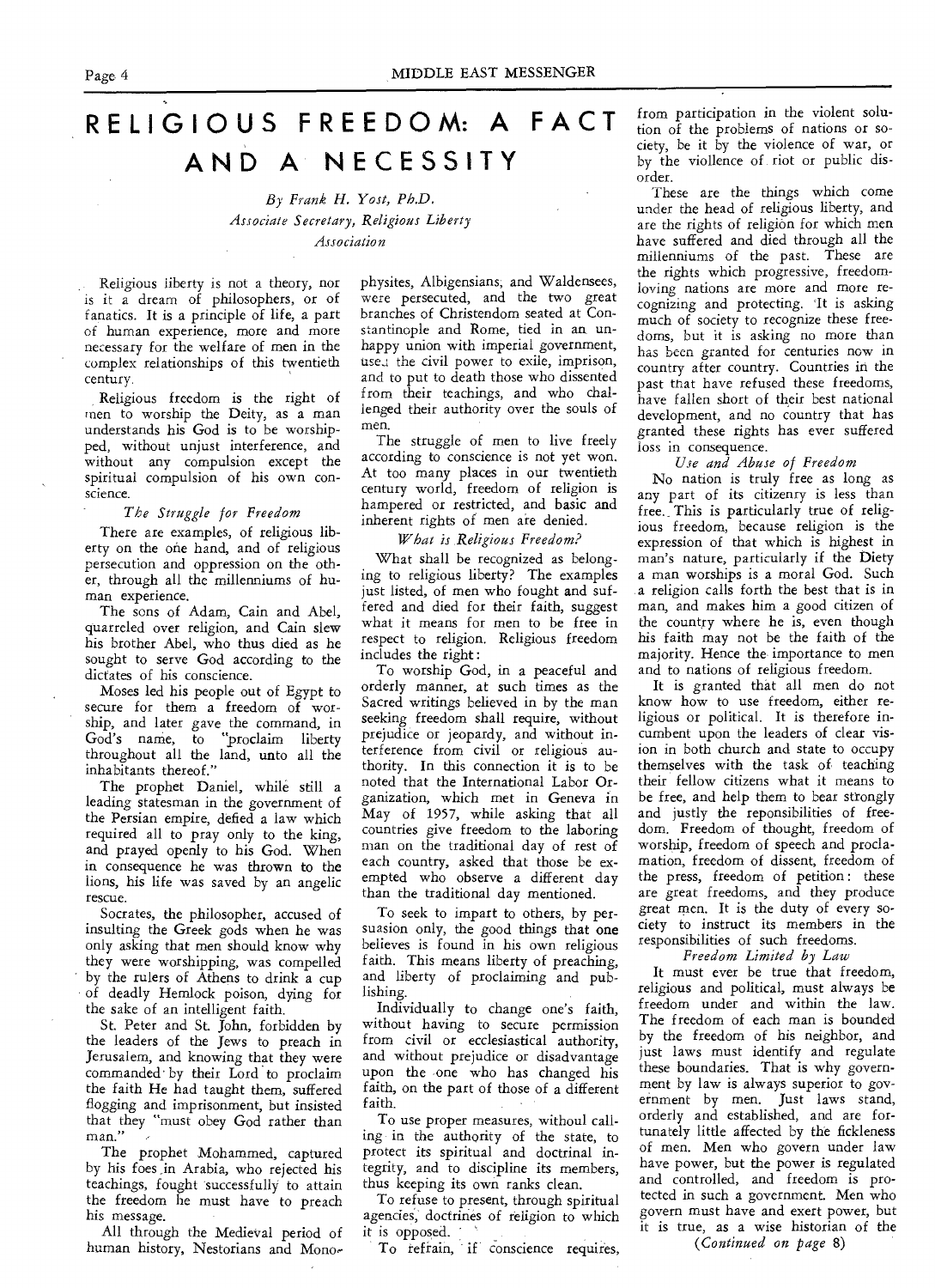## VETERAN M.V. LEADER GREETS MIDDLE EAST YOUTH

*Elder M. E. Kern, now 83 years old, was the first M.V. Secretary and held this office from 1907 to 1930. The following message from Elder Kern was sent with Dr. Geraty on his return to the Middle East and is addressed especially to the youth of this division.—* Ed.

The period of childhood and youth is the most important time in our lives; for what is put into the first of life, is put into all of life. It is during this period that decisions are made which determine our whole future, for time and. eternity. We are admonished in the Bible : "Remember now thy Creator in the days of thy youth." Eccl. 17: 1. And why? Unless we make this most important decision to serve God, in this formative, decisive time of life, most likely we will become hardened in sin, and lose our desire for fellowship with our loving heavenly Father.

God has a great purpose for every one of us; and like the apostle Paul, we should ever be pressing on "foward the mark for the prize of the high calling of God in Christ Jesus." Phil. 3 : 14. The Lord's messenger to the remnant church has said: "Higher than the highest human thoughts can reach, is God's ideal for His children." Ed., p. 18. With such high purposes for each one of us, on the part of our heavenly Father, it is certainly a sin for us to live mediocre lives; but we should rather be ever advancing in the fulfillment of God's ideal for us. As Adventist

youth, we must stand on a platform high above this commonplace world. We can, and should, mingle with the unsaved, without contamination of our own souls, but with the drawing power of the Holy Spirit seek to save sinners.

In David's heart-broken prayer for forgiveness, after his great sin, he cried out : "Create in me a clean heart, O God, and renew a right ("constant" margin) spirit within me. . . . Restore unto me the joy of thy salvation, and uphold me with thy free spirit." Then what? "Then will  $\overline{I}$  teach transgressors Thy ways; and sinners shall be converted unto Thee." Ps. 51 : 10, 12,13.

Yes, when we know by experience the saving power of God, the Lord's command is: "Go work today in my vineyard." Matt. 21 : 28. In a message to our Adventist young people, it is said : "Will the young men and the young women who really love Jesus organize themselves as workers, not only for those who profess to be Sabbath keepers, but for those who are not of our faith." "Cannot you form companies, and as soldiers of Christ, enlist in the work, putting all your tact, and skill, and talent into the Master's service, that you may save souls from ruin." *Signs of the Times,* May 29, 1893.

The most urgent demand of the church today is to go forth quickly and finish the work. And of the young people it is said : "With such an army



*Dr. and Mrs. J. P. Munsey and family, new workers to the Adventist Hospital in Benghazi, Libya.* 

of workers as our youth, rightly trained, might furnish, how soon the message of a crucified, risen, and soon coming Saviour might be carried to the whole world." Ed., p. 271.

It is said of Jesus that "From His earliest years He was possessed of one purpose; He lived to bless others." D.A., p. 70. And so must we.

And thank God, we are told that: "There is no limit to the usefulness of the one who, putting self aside, makes room for the working of the Holy Spirit." Id., p. 250.

And let us remember, dear young people, that: "For all that we might have become, through the right use of our talents, God holds us responsible. We shall be judged by what we ought to have done but did not accomplish, because we did not use our powers to glorify God." MYP, p. 309. So, having accepted your commission, do not waver, "Let thine eyes look right on, and let thine eyelids look straight before thee.... Let all thy ways be established. Turn not to the right hand nor to the left." Prov. 4 : 25-27. "Be watchful, stand firm in your faith, be courageous, be strong. 1 Cor. 16 : 13 (R.S.V.).

## **Daily Lessons For Worriers**

1. Believe in yourself—You are marvelously endowed.

2. Believe in your job—All honest work is sacred.

3. Believe in this day—Every minute contains an opportunity to do good.

4. Believe in your family—Create harmony by trust and co-operation.

5. Believe in your neighbour—The more friends you can make the happier you will be.

6. Believe in uprightness—You cannot go wrong doing right.

7. Believe in your decisions—Consult God first, then go ahead.

8. Believe in your health—Stop taking your pulse, etc., etc.

9. Believe in your church—You encourage others to attend by attending yourself.

10. Believe in the now—Yesterday is past recall; tomorrow may never come.

11. Believe in Gods promise—"I am with you always." He meant it!

12. Believe in God's mercy-If God forgives you, you can forgive yourself. Try again tomorrow.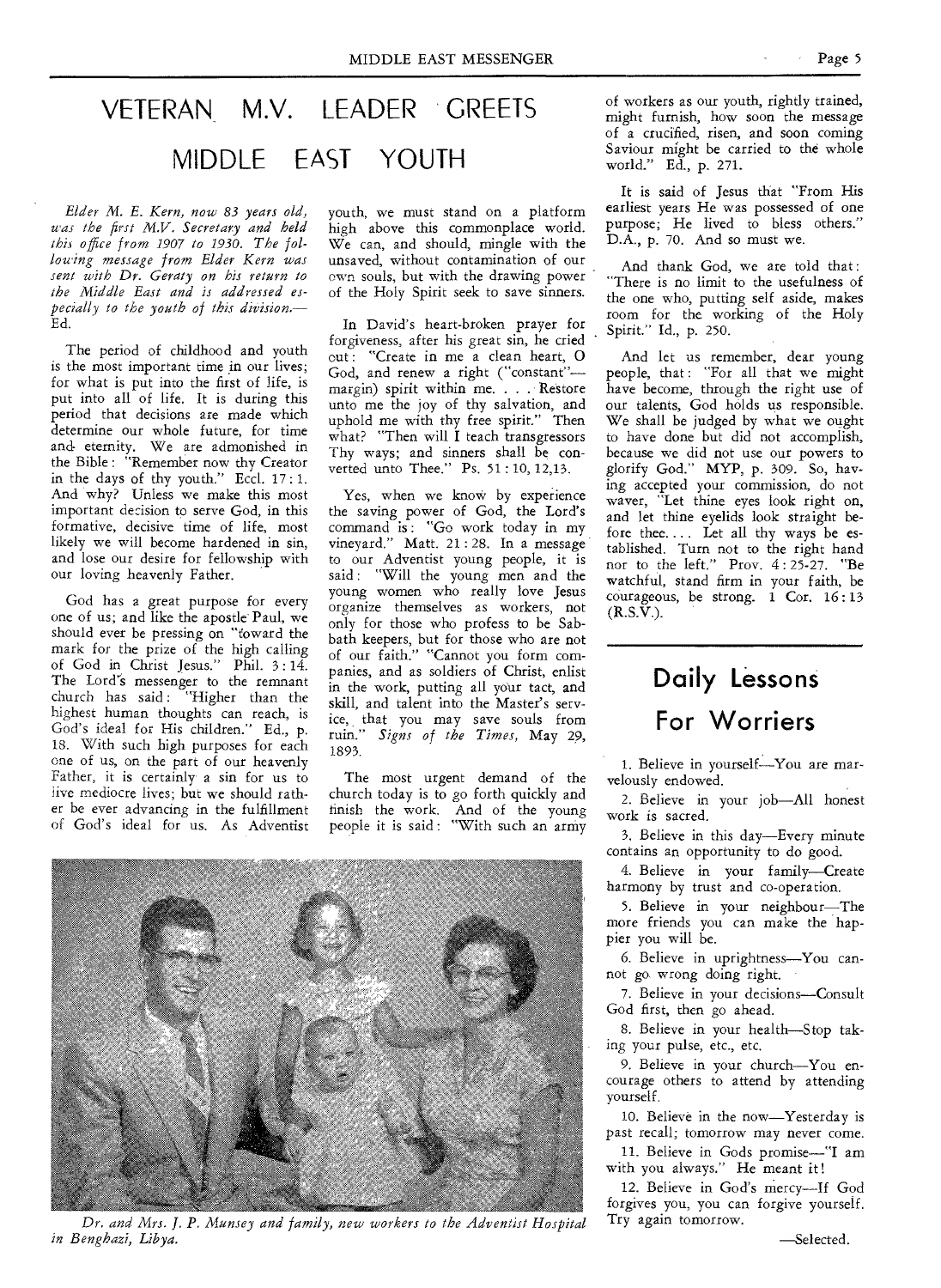## REZAIEH, IRAN CHURCH DEDICATED

On Sabbath, October 26, 1957, church members of the Rezaieh district in northwestern Iran, near the Turkish and Russian borders, together with friends, leading officials, and others from the city gathered for the dedication of a new church to the service of God. The building with a seating capacity of 150 with additional Sabbath school rooms and living quarters, is valued at \$15,000. George J. Appel, Middle East Division President, gave the dedicatory prayer; Y. 0. Sangarloo, Secretary-Treasurer of the Iran Mission, gave the history; and R. C. Skinner, President of the Iran Mission, led the congregation in the formal Act of Dedication.



# MV COMMUNITY SERVICE

The newest missionary project for youth is "Community Services." Its aim is to present Christ to the community. The emphasis is on the words, "Christ" and "community." The share-yourfaith program should do more than give Christ's teachings, it should teach Christ. Missionary Volunteer societies should do more than provide Christian activity for the youth, they should serve their communities.

Community services is for young people who know Christ. Many youth were in the multitudes who listened to Christ. They were "so impressed with His manner of explaining the scriptures that they would catch the very intonation of His voice, place the same emphasis on their words, and imitate His gestures. Youth caught His spirit of ministry, and sought to pattern after His gracious ways by seeking to assist those whom they saw needing help." CH 499. These youth may not have had a society with a president, secretary, and other officers, but they were nevertheless Missionary Volunteers. They knew Jesus and they were doing what they saw Jesus do.

Missionary Volunteers today who have heard the voice of Jesus and who have come to know His ways will be thrilled with the MV community services. Here is the spirit of the ministry of Jesus. Patterning after the gracious ways of Jesus, youth in this new missionary project seek to assist those whom they see need help. By imitating Jesus they present Him to their communities.

#### *By R. C. Darnell*

Community services is a project for youth with restless energy. "The restless energy that is so often a source of danger to the young might be directed into channels through which it would flow in streams of blessing." DA 640. Instead of the temporary lift of exciting amusements which youthful energy sometimes seeks there would be real joy and permanent satisfaction. Energy used in blessing others imparts happiness to its giver that truly satisfies. All desire for the pseudo-happiness of worldly activity would disappear.

Community services is a project for youth who want to advance beyond the mere alphabet of Christian experience. "It is because this work is neglected that so many young disciples never advance beyond the mere alphabet of Christian experience." DA 640. They might have kept alive the light which was glowing in their hearts by helping those in need. "The only way to grow in grace is to be interestedly ...engaged to the very extent of our ability in helping and blessing those who need the help we can give them." MLT 103. God has taught us only one thing that will make us grow spiritually. The MV Community services is a project through which youth can grow in grace.

Community services is a practical share-your-faith plan for the Middle Eastern countries. In cities, towns, and villages where public tract ditribution is illegal, where social customs and religious barriers make house to house visitation difficult, and where evangelistic meetings are impractical, community services is a plan that will work.

In every community there is something that needs to be done that isn't being done. Some needs can be met only by big organizations and by the expenditures of big amounts of money. But there are many other needs that could be helped by small organizations and cost only time and energy. Why not appoint "service scouts" to find these not-so-discernable needs? Many times these are the most desperate and meeting them is the most rewarding. "There are possibilities for work to be done by you for Jesus that you have never dreamed of." SDG 271.

Works of love, deeds of kindness, and acts of service accomplish far more in winning souls to Christ than sermons. To live Jesus is more effective than to quote Jesus. Too many societies perform only one activity. They have good programs in which high moral principles are expounded or the youth are entertained in harmony with Christian standards. Some societies also do a little share-your-faith work by distributing literature, promoting the Voice of Prophecy, and giving Bible studies. But what we need is an army of youth who live Christ in their communities and who demonstrate in their own lives what is pure religion.

Present Christ to your community in 1958 by serving your community as Christ would serve it. Now is the time to discover where you are needed and launch an MV community service project to meet the need.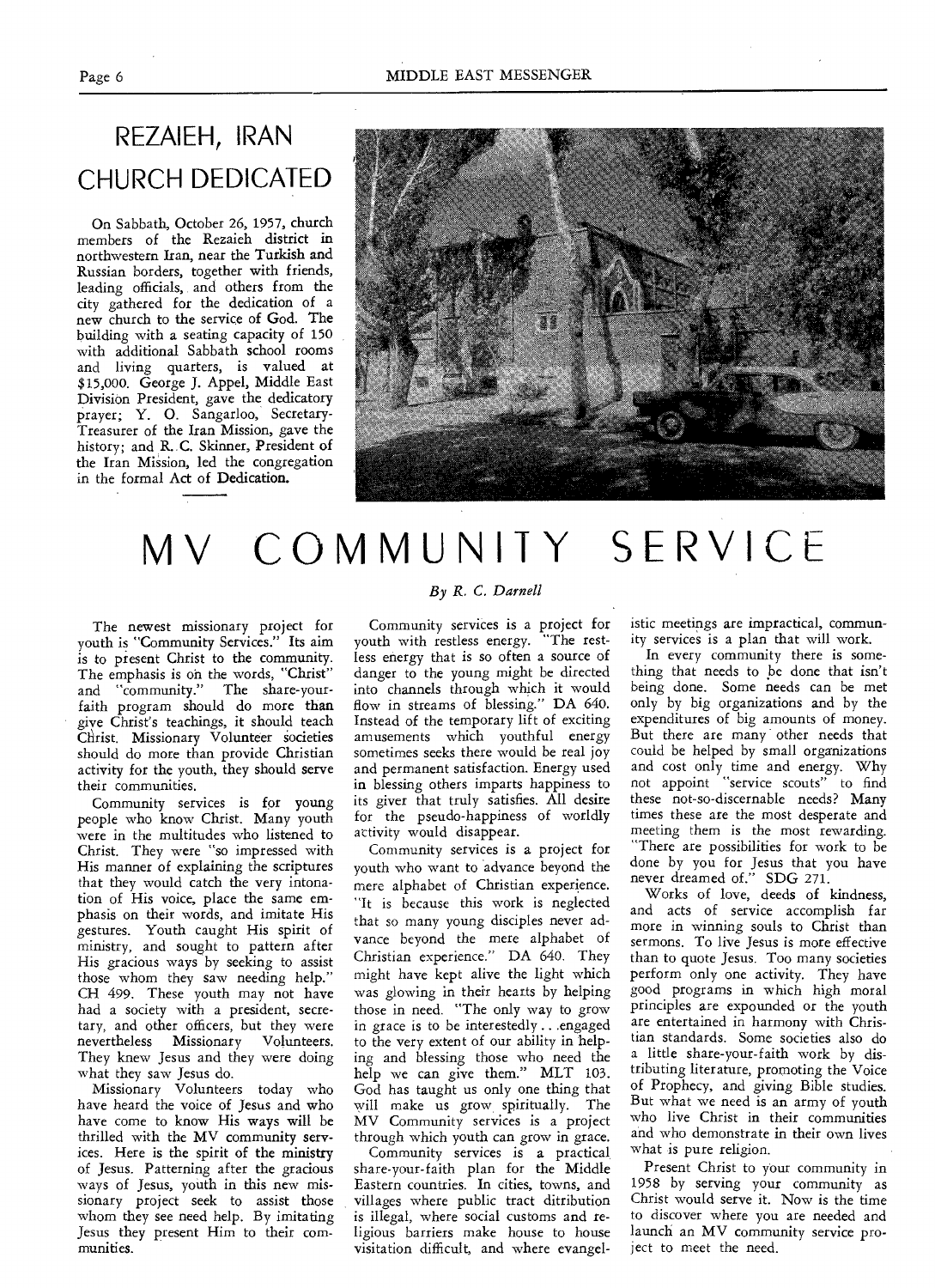## **REPORT OF EIGHTH ANNUAL MIDDLE EAST COUNCIL**

#### *By George J. Appel*

The Eighth Annual Council of the Middle East Division Committee was held in Beirut November 11-18, 1957. In addition to the Division Committee members present Elder E. E. Roenfelt, Associate Secretary, and Elder 0. A. Blake, Undertreasurer of the General Conference were in attendance. These brethren brought the encouraging report from the recent General Conference Fall Council held in Washington, D.C., that in spite of the uncertain political situation among the nations of the world, the income from tithes and offerings to the General Conference had made it possible to appropriate for the advance of God's cause in 1958 the largest budget ever given in any one year in the history of our work. The Council unanimously voted words of appreciation for what had been provided for the work in the Middle East Division.

At the first meeting of the Division Council the President made mention of a number of encouraging items where progress had been made during the past nearly four years over the previous four years. While recognizing that there have been abnormal conditions in many areas, God has in a special way protected His workers and believers making it possible for His work to advance. There has been an increase of nearly twenty-five percent in the number of organized churches; an increase of over sixteen percent in church membership, an increase of twenty-five precent in the number of Sabbath Schools, and an increase of twenty-eight percent in Sabbath School membership. The attendance in the schools shows an increase of twenty percent with an increase of over forty percent in the number of schools. The four Voice of Prophecy schools show an increase of fifty percent in applications making a total of nearly 300,000 who have received the first lessons since this soul-saving agency was organized in this division. The total number of graduates receiving diplomas now are 6,456. Of these two hundred sixteen persons have been baptized.

The following are some of the projects where land has been purchased and additional buildings erected :

1. In the Iran Mission, on the land

purchased for a central training school, a deep well has been drilled as well as a water tower erected which now supplies an adequate water supply for the academy's needs as well as irrigation for the school farm. Two buildings, a boys' dormitory and a teacher's cottage have been built. Funds are also available for the administration building on which construction work will commence soon. Two new church buildings have been dedicated in Iran, one at Rezaieh and the other at Julfa.

2. In the Nile Union additional land has been purchased for the Nile Union Academy. The administration building has been completed, four homes for the faculty erected, and funds have been provided for the boys' dormitory on which construction work will commence soon. On a site secured in the heart of the city of Cairo plans are now completed, as well as funds provided, for the erection of an evangelistic center which will also serve as a church home for the Shubra church. New medical work has been opened in Benghazi, Libya, one of the hitherto unentered areas of that Union.

3. In the East Mediterranean Union the contract is being let for a threestory building being constructed in Beirut to serve as offices for the Union Mission and Voice of Prophecy as well as to provide an auditorium for evangelistic work. New church buildings have been built at Nicosia, Cyprus; Istanbul; Turkey; Mosul, Iraq; Bishmazzine, Beirut, (Armenian Church), and Aramoun, Lebanon; and Elhusn, Jordan. Construction work will begin soon on a new Arabic church and office building for the Lebanon-Syria Mission in Beirut.

4. We would also mention that a second floor has been erected, with bindery equipment for the same, on the Middle East Press near Beirut; additional workers quarters and equipment for the Dar Es Salaam Hospital in Baghdad; and the erection of an administration building, additional teachers homes, elementary building, store, bakery, and kitchen and dining room facilities for Middle East College.

During the Council constructive plans were made for the furtherance of God's cause during the coming year. A resolution passed by the General Conference Fall Council is "now being promoted in all the annual mission meetings, which adapted reads as folllows :

"WHEREAS, A sense of urgency is everywhere apparent in world events indicating that this is indeed the hour of our destiny; and

WHEREAS, We recognize that the Advent Movement has been divinely commissioned to carry God's message of mercy to a doomed world; and

WHEREAS, Unprecedented demonstrations in the field of public evangelism has recently revealed the heart hunger of the masses for the saving gospel of Jesus Christ,

We recommend, 1. That a denominational call be made for a world-wide rededication of our ministry to the public proclamation of .the everlasting gospel of a crucified, risen, and soon-coming Saviour, and that our ministers be urged to conduct evangelistic meetings in as many places as possible, utilizing public auditoriums, our own churches, and every other available facility.

2. That in connection with these meetings, we follow the counsel of the Spirit of prophecy, and make a study of the community with a view to laying plans to present the message in such a way as to meet the needs of the people.

3. That our union and local missions give study to developing evangelistic teams, associating workers of varied talents, thus adding strength to their soulwinning programs in order to meet the challenging counter-attractions of these modern times, and that where our devoted laymen have been faithfully sowing the seed of truth we endeavor to reap the harvest by holding short evangelistic revivals.

4. That our ministerial workers be urged to do more personal visitation evangelism in the homes of the people and that our missions give study to developing more Bible instructors for home evangelism.

5. That in places where circumstances do not permit the holding of regular evangelistic meetings, we urge that evangelistic Bible classes be organized to which our members can bring their interested friends; and that those who lead out in these classes be encouraged to make the presentation effective by using the excellent visual aids now available.

6. That in all phases of our evangelism we endeavor to fulfill the real pur-

*(Continued on page* 9)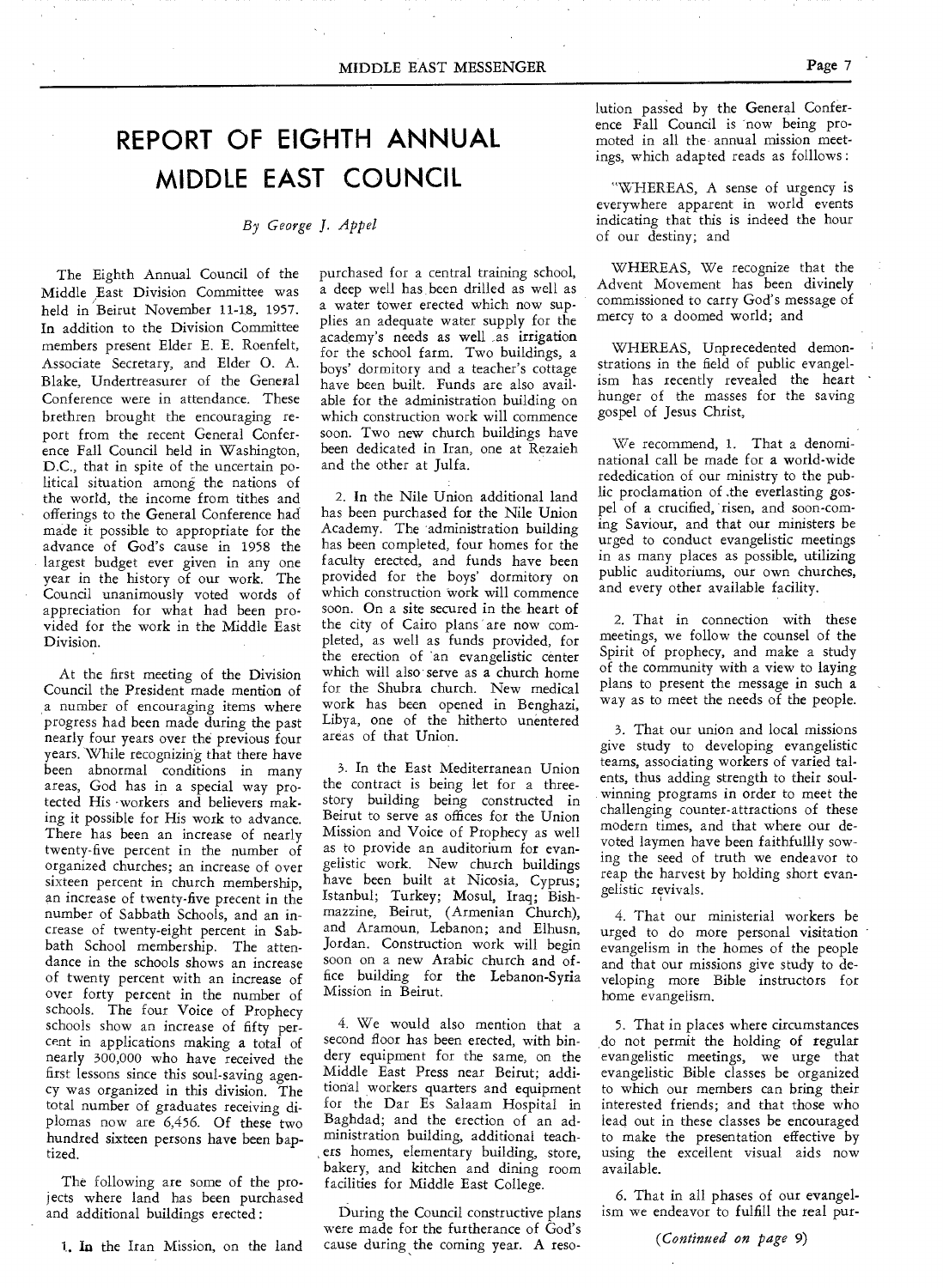Another New Year gate now opens wide, Inviting us to come and look inside And turn our eyes from hist'ry that is dead, To prophecies and dreams that lie ahead. The future is before us, and, like clay, Gives us the chance to mold it as we may.

We stand upon the threshold of a door That closes now on all that's gone before. 'Tis irredeemable, and angels keep The record till its harvest we shall reap. Since yesterday is buried with the past, We can't recall it, for the die is cast.

The past is static; nothing we do now Can change the record or new life endow. The future is dynamic; that's our clue, To transform it by everything we do. So plan your resolutions; make them great, As Christ now leads you through this New

Year's gate!

### **Temperance Oratorical Contests**

#### *By C. C. Crider*

**During the month of November, Oratorical** Contests were held in several schools in Iraq and Jordan. These contests were sponsored by the Temperance Department of the East Mediterranean Union and the Local Mission offices. The project was launched more or less as an experiment to see what could be done along this line. The details had been worked out in the Teacher's Institutes held in the various fields last summer and- recommended to the Mission committees in the respective fields. The plan was adopted on a trial basis and these first five contests represent the initial step.

The students selected a temperance topic and first wrote a theme upon the topic of their choice. These were submitted to the teachers of their classes and later on the principals with their staff chose those of sufficient merit. The students thus selected, were eligible to participate in the first contest which was a local one held in the school where they were enrolled. Later in the Spring the winners of this first event will participate in a mission wide contest at which time the winners of the local event will compete. Finally in midsummer it is planned to have an international, or union wide contest in which winners from the various fields will present their speeches and the final winner of this contest will receive a small, partial scholarship to either the school where he now attends or, if he is ready, a grant of aid to Middle East College. General awards were Certificates of Merit and small cash prizes.

Judges for these contests were chosen locally and such men as Inspectors and Teachers of local schools, Lawyers, Engineers, Doctors, Government officials in the Department of Education, Merchants and others have served. In every case the decisions made were fair and equitable and the enthusiasm of the students who participated as well as that of the audience who came to listen and to watch was most gratifying. **In**  each case the school auditorium was filled to capacity with friends, relatives and patrons of the schools who came to witness the events.

In Baghdad five students participated and the winners were as follows :

- Juliette Ismaiel—First Prize Jean Guitzer—Second Prize Mowfak Beiswas—Third Prize In Mosul seven students participated. The winners were :
- Zoukhair Hamid Amin—First Prize Zouhair Behnam—Second Prize Youram Yousif—Third Prize In Kirkuk the winners were : Gladys Youkhanna—First Prize Marina Yousif—Second Prize George Khamous—Third Prize In Amman eight students participated. The winners were :
- Sabihah Al Ma'ani—First Prize Angel Haddad—Second Prize Norma Abdel Nour-Third Prize

In El Husn eight students participated and the winners were :

Hanni Sabbagh—First Prize Seham Awais—Second Prize Saad Rihani—Third Prize

For the next event we hope that these winners will be even better prepared and we hope to invite the most prominent people we can get to serve as judges. We hope in this way to make the subject of temperance not only a vital topic among the students in the school but a matter of keen interest in the communities where those schools serve.

#### **RELIC IOUS FREEDOM**

#### *(Continued from page* 4)

past century wrote, "Power corrupts, and absolute power corrupts absolutely." But when rulers are guided and restrained by law, government is fair and balanced, the individual is protected from injustice, and freedom flourishes. Freedom is at its best when government is a government of laws, rightly administered, and justly applied.

One of the oppressions which a wise government of laws is able to eliminate is the oppression of minorities by majorities. Majorities usually do not need to concern themselves with freedom, because they usually have freedom without having to stop and define it. They take their own rights for granted, and exercise them without thought. It is minorities who need most often to define their freedoms, and, very frequently, to exercise them through petition and protest. History shows again and again examples of men who have sought freedom for themselves, and then as majorities, having attained them, refuse to grant similar freedoms to minorities in their midst. This is a tragic abuse of human rights, and one which majorities must ever guard against, and concerning which minorities must be on the alert.

#### *The Value of Freedom*

Freedom cannot be evaluated quantitatively. The value of freedom is qualitative, it is intrinsic. It is granted that where there is freedom there are stresses and strains in society; there will be varieties of thought and of opinion, differences of custom and mode of life, dissents in religion followed by discussion and argument. But such differences are not a curse, they are a blessing. They produce free men, and free men produce progressive nations.

Freedom is good for a country, and religious freedom, bringing forth the best that is,in man, is the most valuable of all freedoms. Religious freedom graces every other freedom, and when denied, renders every other freedom vain.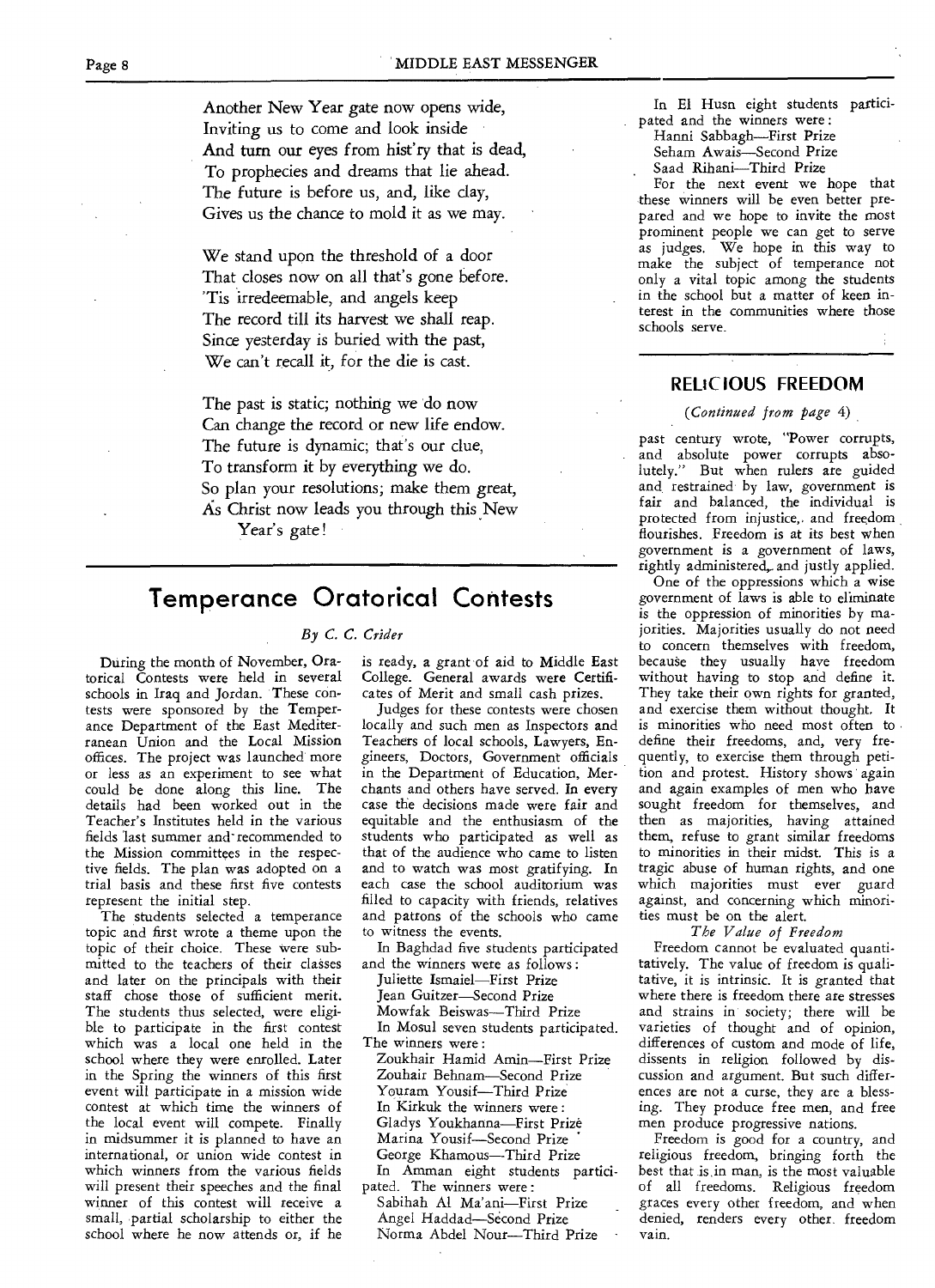## RAdio DEPARTMENT **COUNCIL**

*By R. C. Darnell* 

Voice of Prophecy workers in attendance at the Radio Department Council in Beirut, December 17-20, emphasized the importance of the correspondence school representatives in the field and voted a number of resolutions to increase the effectiveness of the schools.

Four council meetings were devoted to round-table discussions of field representatives problems. Under consideration were the most effective methods in gaining new applications, encouraging students, delivering diplomas and winning the graduate to the church. Delegates endorsed a proposal that every worker should enroll a minimum of three new students and assist them throughout the course.

It was agreed during the discussion of 'procedures for taking names of applicants for the Voice of Prophecy lessons that greater attention should be paid to making sure that the person knows exactly what he is asking for and has given positive assent to receiving the lessons. It was suggested that it is preferable for the applicant to write his own name.

Resolutions voted by the council, all in the form of recommendations to the responsible administrative committees, stressed the participation of the local church in Voice of Prophecy field work. One recommendation suggested to church boards that they include the whole church in a Voice of Prophecy promotion plan of year-round activity and another recommendation urged church missionary leaders to emphasize the Voice of Prophey more strongly in their churches. Several delegates pointed out that members of the MV and JMV societies are anxious to support this work.

Proposing a plan to give the churches more credit for the work they do, the council voted that a record should be kept of students whose names had been solicited through the work of the church and the churches be awarded a merit point whenever these students finished lessons one, eleven, twenty-one and thirty-one, and when they receive diplomas.

Important resolutions suggesting new Bible courses in two languages won approval of the delegates. Proposed for the Arabic was a series of lessons for youth and for the Farsi a course based on the life of Jesus.

The council recommended the use of

newspapers for advertising, the preparation of colored and illustrated application leaflets, and the sending of lessons a second time to students who fail to respond at first. Resolutions suggesting the use of special Sabbath School quarterlies for Voice of Prophecy graduates, the acceptance of donations from students, and the use of identification cards for field representatives were also voted.

Delegates to the council included Elder Kenneth Oster, director of the Teheran school, Brethren A. W. Fund and A. N. Barlas of the Cyprus school, Brother Salim Noujaim, director of the Beirut school, Elder C. C. Crider, Voice of Prophecy Field secretary of the East Mediterranean Union, Elder George Raffoul and Brother Aram Aghassian from the Lebanon-Syria Mission, Brother Michael Catreeb from the Jordan Mission, and Elder R. H. Hartwell, chairman of the controlling committees for the Cyprus and Beirut schools. The division president, Elder George J. Appel, gave valuable assistance during several meetings. Elder R. C. Darnell, division radio department secretary, served as chairman of the council.

The council greatly missed the presence of Brother Farag Assad, director *of* the Heliopolis school and regretted that visa formalities made it impossible for him to attend.

"Smile a while ! While you smile, Another smiles; And soon there are miles And miles of miles And life's worth while— If you but smile."

### **REPORT OF EIGHTH ANNUAL**

#### *(Continued from page 7)*

pose of the Advent message which is to bring more prominently before the interested ones the uplifted Saviour and to make Him "appear in. His efficacious work as the Lamb slain, sitting upon the throne;" and recognizing that "The sacrifice of Christ as an atonement for sin is the great truth around which all other truths cluster." "Christ and His righteousness--let this be our platform, the very life of our faith," and thus prepare through the proclamation of the everlasting gospel, in the setting of the last messages of God to mankind, a people ready to meet their Lord."

Near the close of the Council the following resolution was unanimously passed as all those present stood in prayer and consecration :

"RESOLVE, by His grace to re-dedicate our lives in wholehearted devotion to and greater sacrifice for the task of proclaiming the Advent Message to every part of the Middle East, looking forward to the day when Jesus will come in glory and we can receive His `Well done, good and faithful servant.' "

*Correction : The leader of the Lions unit, as reported in last quarter's issue under "Youth Leaders' Training Camp," was. Fareed Sharkawy and not Zaky- Assaad as mentioned. Ed.* 

Take no though saying, What shall we eat or, What shall we drink? or, Wherewithal shall we, be clothed? . . . For your heavenly Father knoweth that ye have need of all these things.

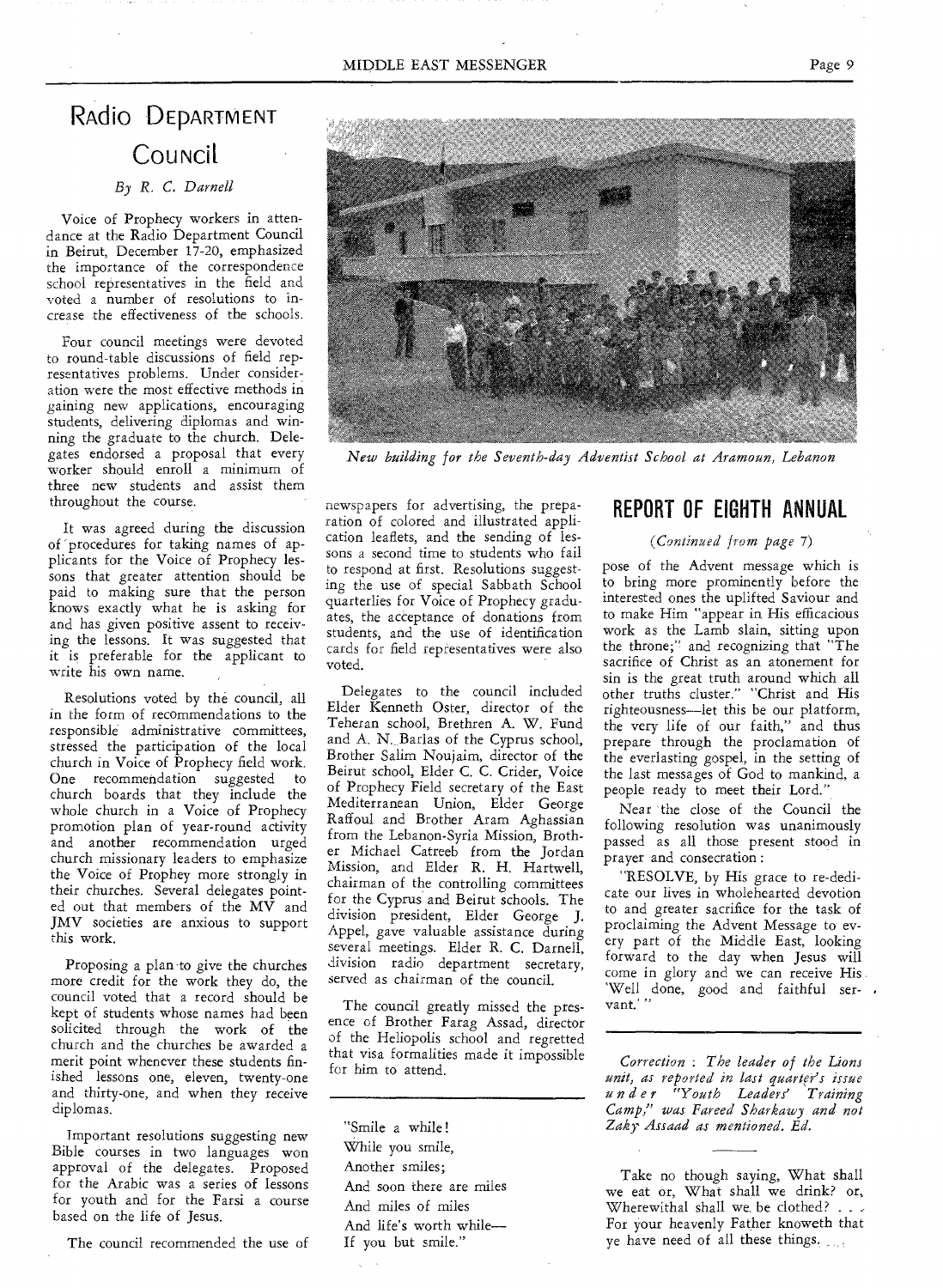# THE Clouds Will Pass

Scenically the ridge west of town was a favored spot. Eastward was the curving sweep of valley with its treebordered river and quilt-like pattern of farms and villages. On either side the great slope of timber rolled up to the sky; while in the distance, athwart the valley but far beyond, rose the mighty snow peaks that gave the touch of grandeur to the scene. It was a beautiful view—beautiful and notoriously ellusive ! For the elements seemed in endless conspiracy to shroud the masterpiece.

One day a traveler came to the ridge. to see the valley and mountain, and found them, not unusually, lost in storm. There was no mountain. There was almost no valley. All to be seen were clouds—dark, laden clouds racing in close ranks over the valley floor.

Disappointment whetted his determination. Again and again, as he was able, he returned, always to find the valley and peak 'ruinously marred by haze or blotted out by fog or clouds. Morning, noon, and night; summer and winter—always there was something to blot out the mountain, until the traveler began to wonder and doubt.

At last, however, the elements relented and the old peak stood forth in its glory. From the ridge the traveler watched the mountain come into outline against the dawn. In the valley, details appeared, colors emerged, giving depth and reality to the world. Then the sun came up and the miracle happened.

From nowhere came a strand of lowland haze reaching full across the far end of the valley. Into it the valley disappeared and was lost, and from it towered the shadowy peak, now mantled in a thick bat of cottony cloud, too delicate to be real. Low over' the main valley hung an ornate pattern of smoke, drawn into mile-long wisps by the first stirring of the chill air. It was a spectacle cast on a scale that taxed the powers of comprehension. It was unearthly.

"To think," the traveler said after a long silence, "that there could be such beauty out there where the clouds have been so long."

It is like that with certain other things. It is like that with the foundation stones of truth, the dimension timbers of virtue, with those rules of life we speak of as principles and ideals. Over the years there have been times when these have stood out overpoweringly and convincing. Again, as today, they have been vague or hidden for long periods.

Because the old standards are now shrouded, many are beginning to wonder if they, still exist. They feel' that perhaps justice has at last lost its power, if ever it had the power claimed for it. Mercy, they are certain, is no longer a living force. They can see no reward in thrift, no beauty in kindness, no joy in the restrictions of purity. In generosity they can discern no profit, in patience no good, in meekness no honor. Present appearance indicates that the beauty of the mountain has been grossly overstated. At best it is a dim old pile of rocks, distance in space, vague in perception, valueless in modern life.

All such reasoning has a familiar ring. What is it but the age-old lie of the devil brought up to date? Always it has been his purpose to deny, confuse, and obscure that which is good. Under the stress and pressure of war his efforts have been redoubled, have become doubly effective.

Yet all this doubt and distraction and confusion and denial is as clouds upon the mountain. At most, it is but temporarily obscuring. Nothing has been changed about the mountain. Nothing will be. The end of evil is no different today than in former years, and no less certain. The same is true of the merit and reward of goodliness. "Fret not thyself because of evildoers." "For evildoers shall be cut off." Psalm 37 : 1, 9.

Somewhere in the days ahead the

clouds will pass away. The impenetrable gloom will lift.

When it does, the mountain will be there as always, high, grand, stable, against the dawn of the 'new day. The air will be purer, then, because of the fierce winds that have blown. Colors will be fresher for the drenching rains that have fallen. The uplifted slopes will be more glorious for having been hidden so long. The mountain will be then as it is now, as it always has been—a symbol of the best way of life.

The principles of right and truth are not of this world. They go out beyond this world both in space and in time. They are fixed immovably in the foundation of God's throne, embodied irrevocably in the law of His government. None that trust in them, even as none that trust in Him, shall ever be desolate. Psalm 34 : 22.

*Sanford T. Whitman* 

# HERE ANd THERE

*(Continued from page* 12)

cated when on four Sabbath afternoons students and teachers went into Cairo and gathered 750 names for the V.O.P. Bible School. An active mailing band is sending the Arabic magazines *Hope*  and *Call to Health* to names turned in by the students.

\* The Nile Union Annual Committe meeting was held in Heliopolis 'from December 9 to 12 when the Division officers were present.

• The Nile Union is happy to welcome back into its midst Elder and Mrs. C. V. Brauer and family who returned from furlough December 26, 1957. A little son, Marvin Donald joined the family in America on September 23, 1957.

• Angely Gayed and Elizabeth Nashed were united in marriage on October 7, 1957, in the Heliopolis Church by Elder Neal C. Wilson. May the Lord bless this young couple as they establish a Christian home together.

On December 26, 1957, Huda Watson became the bride of Hanna Gad in the Heliopolis Church. We wish them the Lord's richest blessing as they unite their lives together.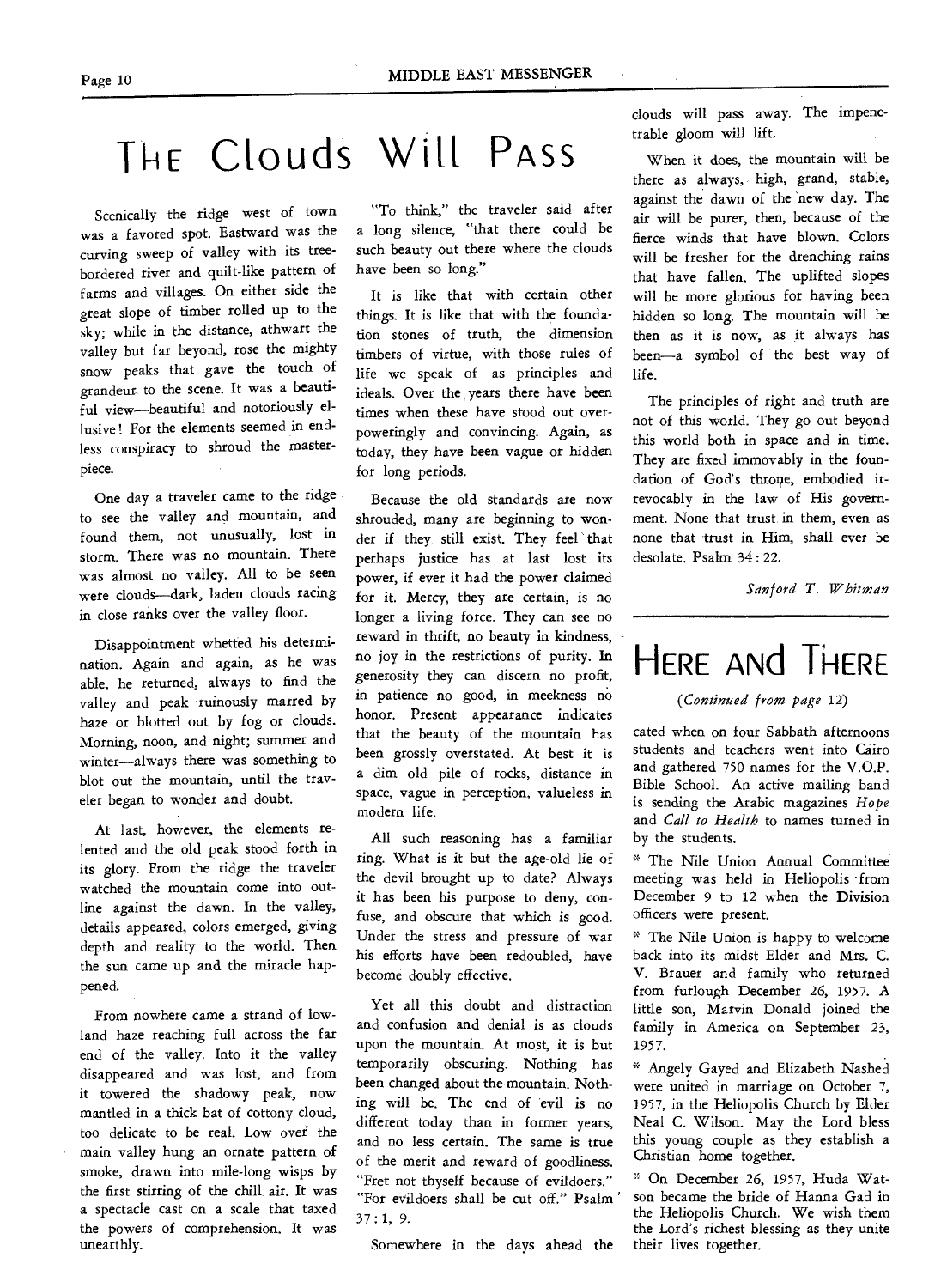# HERE AND THERE

\* Elder George E. Vandeman of the Ministerial Department of the General Conference, spent the month of January in the Middle East gathering pictures and material to be used in the program *It Is Written.* 

\* On December 27, Sister Selwa Moujabber, passed peacefully to her rest. Our deepest sympathies go to the relatives and friends. "Blessed are they that mourn : for they shall be comforted."

" We regret it was necessary for Mrs. G. J. Appel to return to the United States on December 4 for further medical attention. We pray that soon she may have improved health.

\* On November 24 a well-attended Dorcas Federation meeting was held in the Beirut Armenian Church. Mrs. G. T. Gott, President, led out in a home cooking demonstration and spoke on healthful cookery. Mrs. C. C. Crider and Mrs. E. W. Waring were also speakers for the day.

\* We extend our sincere sympathies to Elder and Mrs. Hartwell in the loss of Elder Hartwell's mother, Mrs. H. C. Hartwell who pased away in Orlando, Florida, on December 12.

Elder R. E. Osborn, Division Secretary-Treasurer, visited Assiut over the weekend of December 14 and held meetings in three of the surrounding villages.

\* Elders G. J. Appel and R. E. Osborn visited the island of Cyprus recently and held meetings in the new Nicosia church.

\* Miss Ruth Brown on furlough to England from nursing *service* in the Belgian Congo, was a recent visitor to Beirut and other parts of the Middle East.

\* The Division is happy to welcome into its midst Mr. and Mrs. R. E. Anderson who arrived by air from the United States on February 2. Brother Anderson will take up his duties as Middle East Press Manager this coming summer.

\* Visiting medical institutions in the Middle East, Southern Asia, and the Far East, Dr. and Mrs. W. E. Macpherson, Dean of the School of Medicine, College of Medical Evangelists, were recent visitors to Beirut.

\* A survey of the Sudan territory was made by Elders G. J. Appel, R. E. Osborn, Neal C. Wilson, and Dr. Wm. Wagner during the month of January.

• Five brethren from the Australasian Division spent several weeks recently in the Middle East. The group included Elders A. G. Ratcliffe, J. F. Coltheart, S. A. Bartlett, R. W. Howes, and Brother L. A. Gilmore.

#### MIDDLE EAST COLLEGE

\* Over twelve hundred Lebanese liras constituted the 1957 Week of Sacrifice offering for the College Park Church.

\* At the YPMV meeting on Friday evening, December 6, 1957, 140 responded in the new membership drive in response to the "Will You Become a Volunteer?" program.

• Elder R. C. Darnell, Division YPMV Secretary, at one chapel service each week is continuing devotional themes in a follow-up program from the autumn Week of Prayer.

• Another class in Civil Defense with specialized training has been organized for the 1957-1958 academic year.

#### EAST MEDITERRANEAN UNION

\* Elder C. C. Crider has been conducting Temperance Oratorical Contests in the various mission schools. Prominent personalities have acted as judges and some good work has been done by a number of the students.

\* Miss Ruby Williams has been making many visits in Iraq and Jordan.

• Delegates from the Union Voice of Prophecy offices, as well as a number of field workers joined in the V.O.P. Personnel Convention held at Division headquarters in Beirut, December 17 to 19, 1957.

\* Brother George Khoury is helping with evangelistic work in Kirkuk for a few months.

\* Miss Shakey Shennar, a former Union office worker, left for the United States on December 15 for further study.

#### CYPRUS

\* Dorcas Welfare workers are busy with distribution of clothing. The work is much appreciated by many prominent organizations in the island.

IRAQ

\* The annual committee meeting was held in Baghdad with the Union officers present. Plans for 1958 include efforts to bring in a greater spirit of personal interest in all branches of evangelism. It is hoped to find two persons who can devote full time to literature distribution.

\* A new wall has been built around the church lot in Baghdad.

\* On December 4 in the Dar Es Salaam School auditorium Hiam Hasso became the bride of Sami Akrawi. The good wishes and prayers of many friends go with them as they unite their lives together.

\* Pastor Said Tooma has started his duties as leader *in* the Mosul district.

Miss Fawzia Khalil has taken up her new work in the Mosul school. This school has about 125 students in the secondary section.

#### DAR ES SALAAM HOSPITAL

\* Elder Wayne E. Olson is now leading out in a series of Sunday night meetings at the hospital chapel. At several of the meetings there were over one hundred people present.

\* The hospital is offering a course in First Aid. The class meets twice weekly for two hours in the evening and is well attended by the people of the community. The candidates who successfully complete this course will be awarded certificates by the Iraq Red Crescent Society.

\* A new class of eight student nurses were accepted into the School of Nursing this year. Students were accepted from Iraq, Jordan, Lebanon, Iran, and Egypt. We are sorry that the candidates from Egypt had difficulty with their visas and were not able to be present at the opening of the school.

#### JORDAN

\* The Jordan committee met in Amman with the Union officers together with Elder C. C. Crider present. Definite plans were laid for holding nine evangelistic efforts in 1958. At least two brethren are to be selected to distribute literature for a number of months as opportunity allows.

#### LEBANON-SYRIA

\* Brother Aram Aghassian has been faithfully promoting the Ingathering work in this field, and the 1957 goal is almost reached at the time this report is given.

\* All schools have a strong program, and in most cases increased enrollment. Children and teachers have often helped much in the Ingathering and other activities.

\* Aramoun school children are now using the new school and chapel. There are five fine teachers working as a unit to promote the work there.

#### TURKEY

\* Baptims as being reported, and the new church is practically completed. Prospects are good for a fine harvest there in the immediate future.